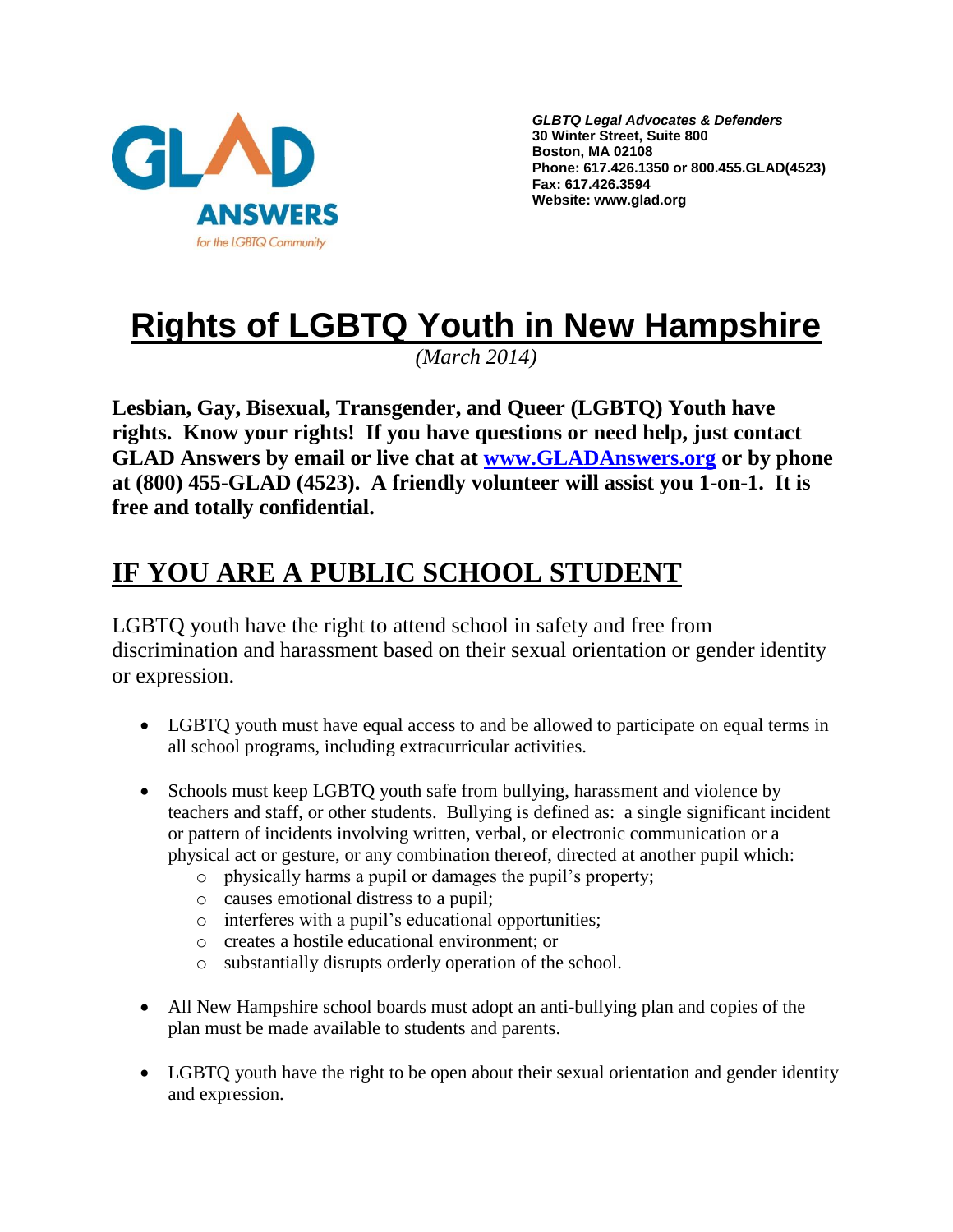- Schools must respect the gender identity of transgender students, including allowing you to dress and present yourself in a manner consistent with your gender identity.
- Students have the right to form extracurricular groups, such as Gay-Straight Alliances on the same terms and with the same privileges and resources as all other extracurricular groups (some private school students also have this right).
- LGBTQ youth have the right to free speech and expression, including the right to express ideas respectfully that may offend others, and to disagree with others.
- Any school, public or private, which receives federal funds may not discriminate on the basis of sex or HIV status. Sometimes the harassment of a gay or transgender student will be sexual harassment, which is forbidden by the federal law known as Title IX.
- Students have the right to learn about LGBTQ issues and must have access to information and resources about LGBTQ issues and people, including educational websites, regardless of objecting school officials or parents.

## **IF YOU ARE IN THE CHILD WELFARE SYSTEM**

LGBTQ youth have the right to safe and appropriate placements in the child welfare system, free from discrimination and harassment based on their sexual orientation or gender identity or expression.

- LGBTQ youth have the right to be free from harassment and abuse based on actual or perceived sexual orientation or gender identity or expression in foster care placements. This means that youth should be protected from both physical and emotional harm in their placements, and should be placed with caretakers who will ensure their safety and wellbeing outside the home.
- LGBTQ youth have the right to be open about their sexual orientation and gender identity and expression.
- Transgender youth have the right to be identified by the name and pronouns that accord with his or her gender identity and to wear clothing consistent with his or her gender identity.
- LGBTQ youth have the right to be free from religious indoctrination that condemns or disparages their sexual orientation or gender identity or expression.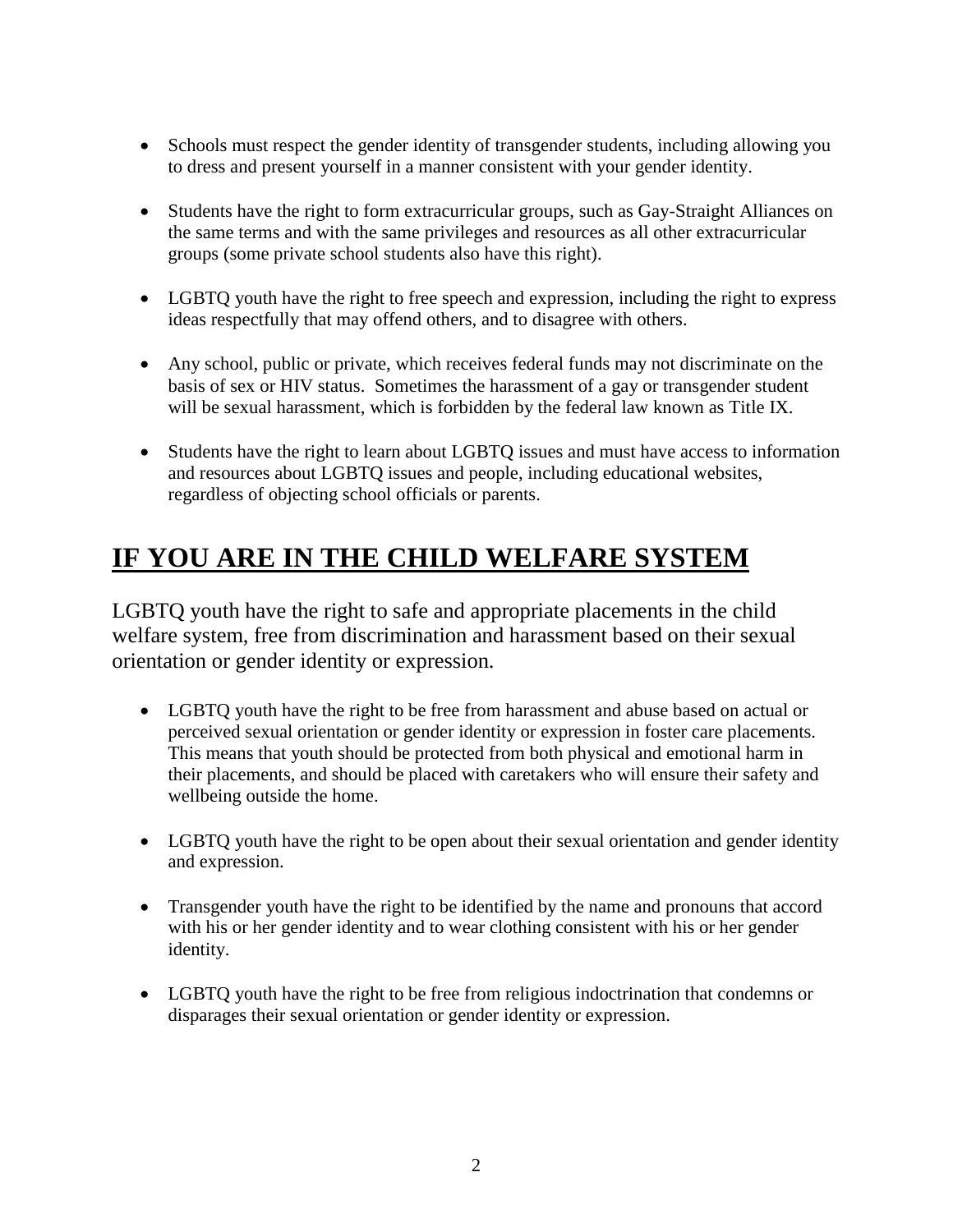LGBTQ youth have the right to equal treatment and to access appropriate services for their sexual orientation or gender identity or expression while in the child welfare system.

- LGBTQ youth must have access to appropriate medical or mental health care, and should not be forced to undergo improper or disreputable services damaging to their wellbeing, such as reparative or conversion therapy.
- LGBTQ youth should be treated equally to heterosexual and gender conforming youth, including with regard to age appropriate displays of affection.
- LGBTQ youth should have access to supportive materials and resources.

## **IF YOU ARE IN THE JUVENILE JUSTICE SYSTEM**

LGBTQ youth have the right to safe and appropriate placements in the juvenile justice system free from discrimination and harassment based on their sexual orientation or gender identity or expression.

- LGBTQ youth are entitled to protection from physical, emotional or sexual abuse by other youth or facility staff.
- A facility's response to harassment or violence against an LGBTQ youth cannot be to move the LGBTQ youth to a more restrictive facility or to isolate the LGBTQ youth.
- LGBTQ youth cannot be segregated or classified as sex offenders based on myths that LGBTQ youth will prey on other youth.
- LGBTQ youth have the right to be open about their sexual orientation and gender identity and expression.
- Transgender youth have the right to be identified by the name and pronouns that accord with their gender identity and to wear clothing consistent with their gender identity.

LGBTQ youth have the right to equal treatment and to access appropriate services for their sexual orientation or gender identity or expression while in the juvenile justice system.

- LGBTQ youth must have access to appropriate medical or mental health care, both for general services and for any medical services that may be unique to LGBTQ youth.
- LGBTO youth should not be forced to undergo improper or disreputable services damaging to their wellbeing, such as reparative or conversion therapy.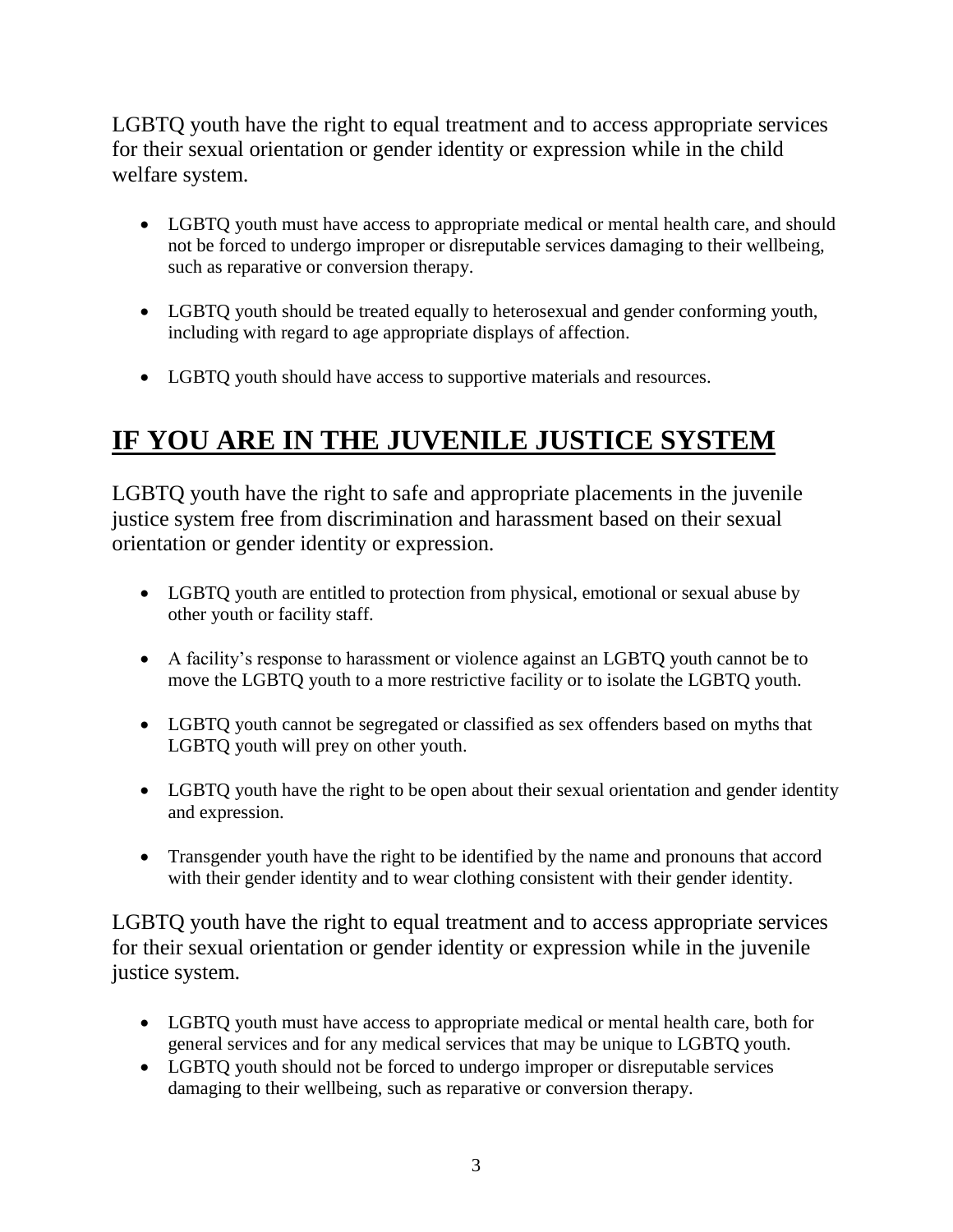- LGBTQ youth may not be disciplined for engaging in age-appropriate romantic or sexual conduct that would not be punishable between two different-sex youth.
- LGBTQ youth have the right to be free from religious indoctrination by facility staff that condemns or disparages their sexual orientation or gender identity or expression.

That's a lot of rights!! If you need help sorting this out, have questions or a situation you need help with, GLAD is here to help. Just go to <http://www.glad.org/rights/infoline-contact> and contact GLAD's Legal InfoLine or call our toll-free number, 800-455-GLAD (4523). A friendly volunteer will assist you—it's free and confidential. We just want to help you know your rights and know what to do if someone isn't respecting them.

### **ADDITIONAL RESOURCES**

### **PROTECT YOUR RIGHTS**

**GLAD Answers:** Call: (800) 455-GLAD (4523) Email or Live Chat: [www.GLADAnswers.org](http://www.gladanswers.org/)

#### **New Hampshire Commission for Human Rights**

(603) 271-2767 [humanrights@nhsa.state.nh.us](mailto:humanrights@nhsa.state.nh.us) [www.nh.gov/hrc](http://www.nh.gov/hrc)

**Department of Children, Youth and Families** (603) 271-6562 <http://bit.ly/xlJlEp>

**Department of Education** (603) 271-3494 [Lori.Temple@doe.nh.gov](mailto:Lori.Temple@doe.nh.gov) <http://bit.ly/y3XLnJ>

**U.S. Department of Education Office for Civil Rights** (617) 289-0111 [OCR.Boston@ed.gov](mailto:OCR.Boston@ed.gov)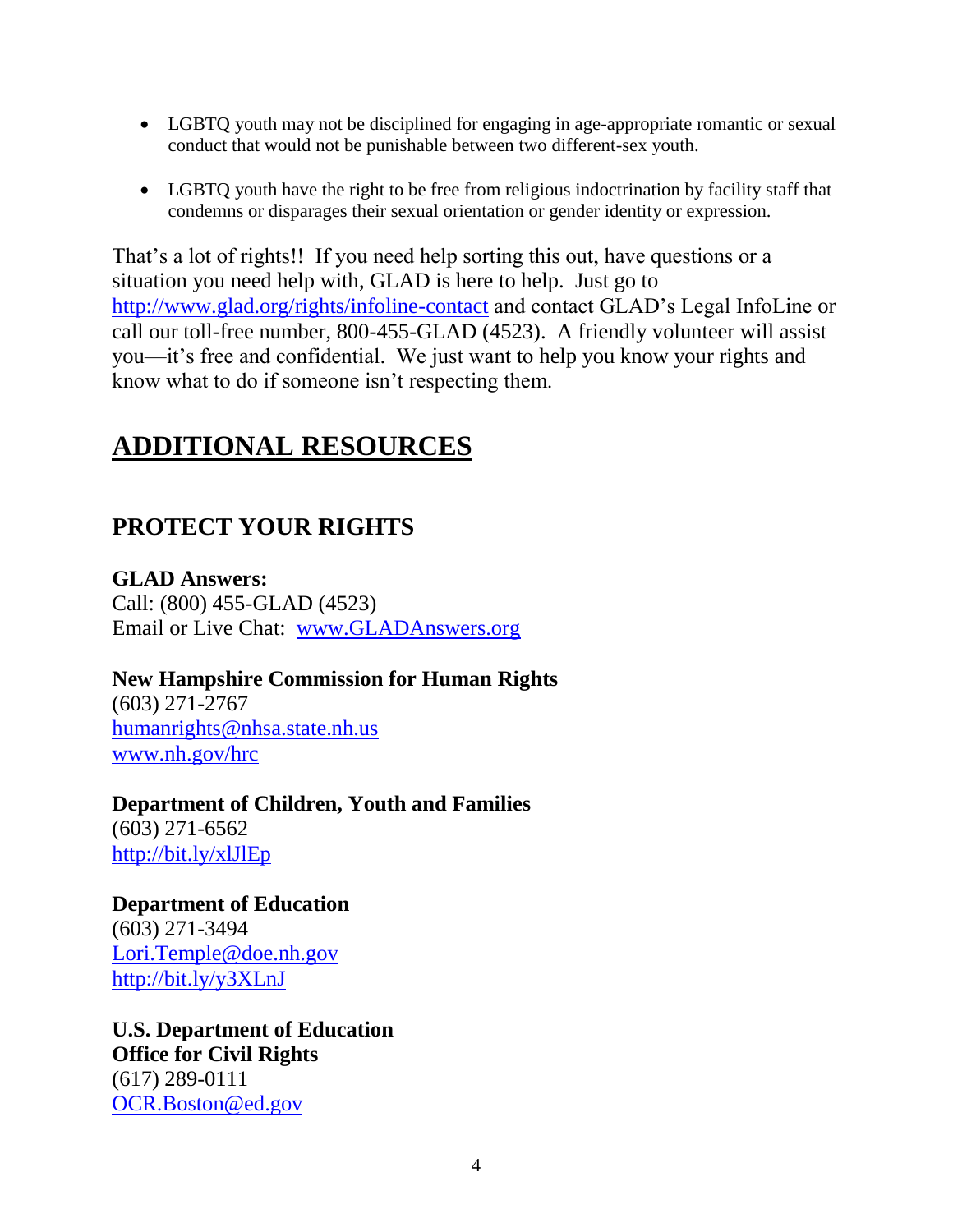### **KNOW MORE ABOUT YOUR RIGHTS**

The text of the New Hampshire anti-bullying law: <http://bit.ly/fEnlzk>

GLAD's New Hampshire students' rights webpage: <http://bit.ly/x6lS5F>

GLAD's webpage on student rights: <http://bit.ly/r1vAla>

### **LOCAL LGBTQ YOUTH GROUPS**

#### **Concord Outright** (603) 223-0309 <http://bit.ly/z4t5x7>

**Manchester Outright** (603) 537-7004 [manchesteroutright@yahoo.com](mailto:manchesteroutright@yahoo.com) [www.manchesteroutright.com](http://www.manchesteroutright.com/)

#### **Seacoast Outright** (800) 639-6095 (crisis only) (800) 431-1012 (general) [www.seacoastoutright.org](http://www.seacoastoutright.org/)

**Youth Guardian Services** [www.youth-guard.org](http://www.youth-guard.org/)

### **OTHER RESOURCES YOU CAN USE**

**Bully Free NH** (603) 781-4185 [http://www.bullyfreenh.org](http://www.bullyfreenh.org/)

**Child and Family Services** (603) 518-4000 [www.cfsnh.org](http://www.cfsnh.org/)